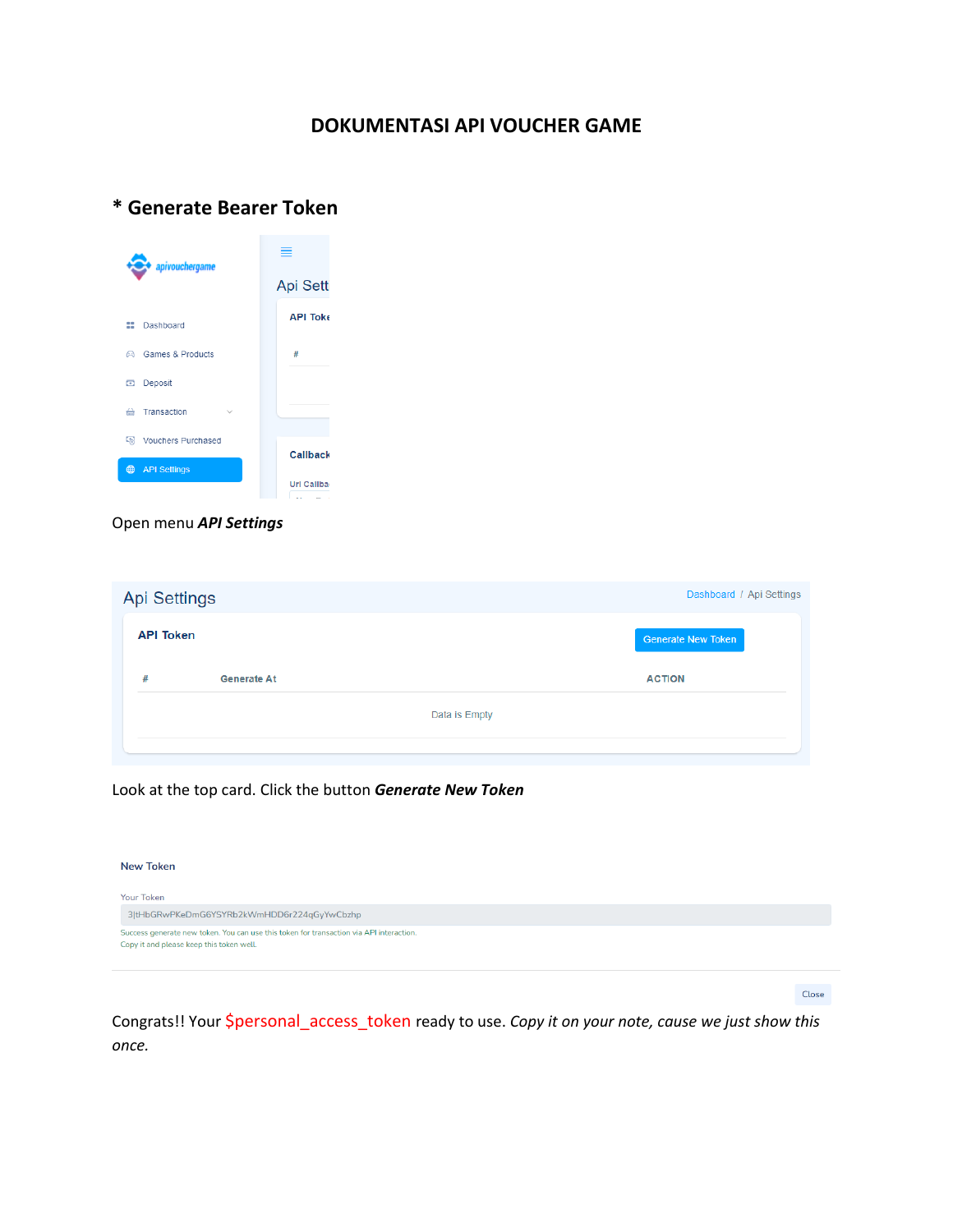### **\* CALLBACK STATUS TRANSACTION**

Open menu API Setting and look at card *Callback Status Transaction*

| <b>Callback Status Transaction</b>                    |               |
|-------------------------------------------------------|---------------|
| <b>Url Callback</b>                                   |               |
| Your Endpoint URL for Callback                        |               |
| <b>Token (Optional)</b><br><b>Your Token Callback</b> |               |
|                                                       |               |
|                                                       |               |
|                                                       | <b>Submit</b> |
|                                                       |               |

Fill the form **endpoint and token (optional) API** for callback your status transaction. We wanna hit your endpoint use method *POST.*

Data wanna we send to you endpoint:

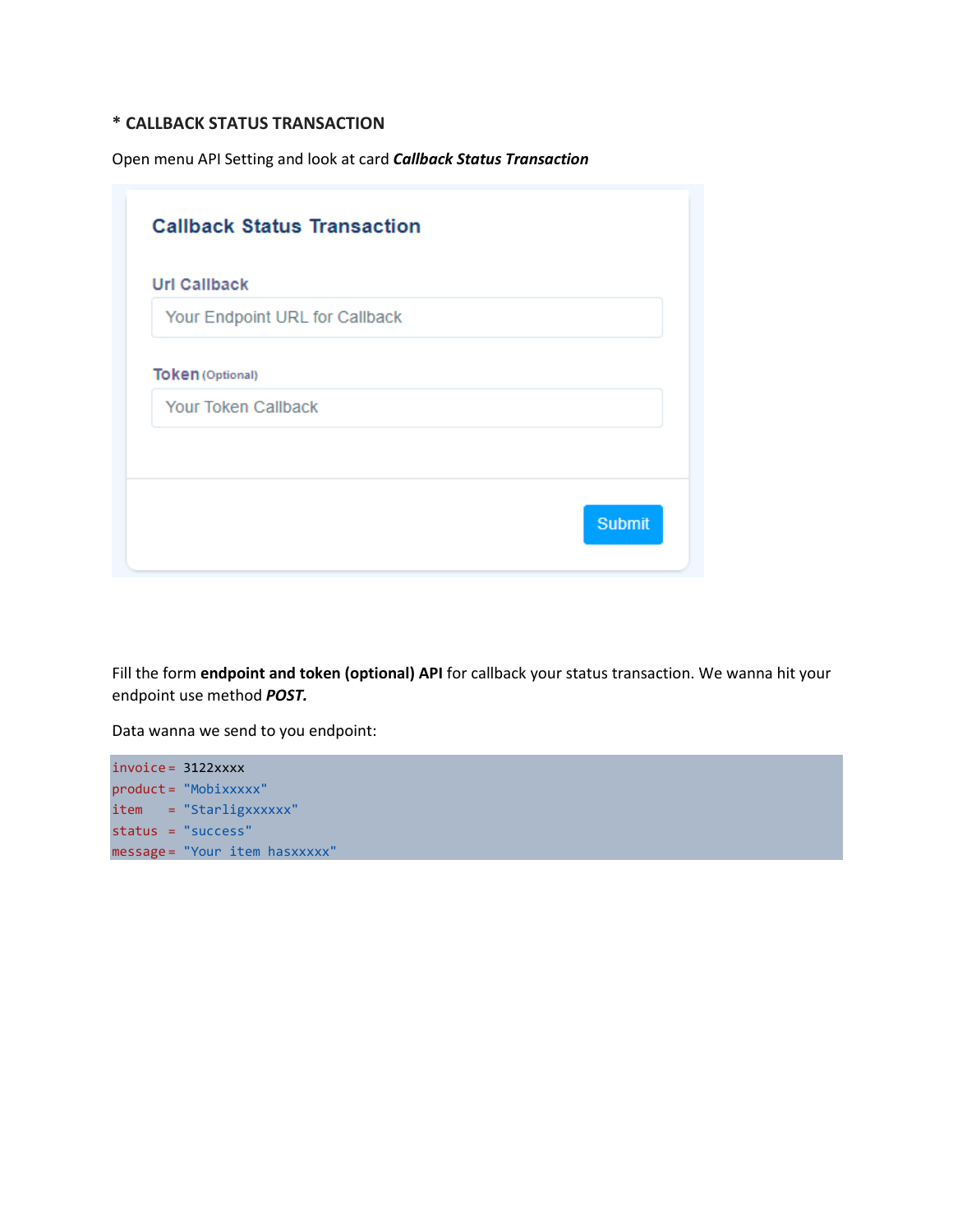### **\* LIST PRODUCT**

URL (get):

# https://apivouchergame.com/api/product

Headers:

- Authorization : "Bearer Spersonal\_access\_token"

Params :

- search={name product}

Response: (200)

```
{
     "success": true,
     "data": {
         "service": [
             {
                  "name": "Free Fire",
                  "slug": "free-fire",
                  "category": "service",
                  "url_image": "http://localhost:8000/storage/..."
             },
         ],
         "voucher": [
             {
                 "name": "Steam Wallet (ID)",
                 "slug": "steam-wallet-(id)",
                  "category": "voucher",
                  "url_image": "http://localhost:8000/storage/..."
             },
             {
                  "name": "Google Play Card ( ID )",
                  "slug": "g-play-card",
                  "category": "voucher",
                  "url_image": "http://localhost:8000/storage/..."
             },
         ]
     }
}
```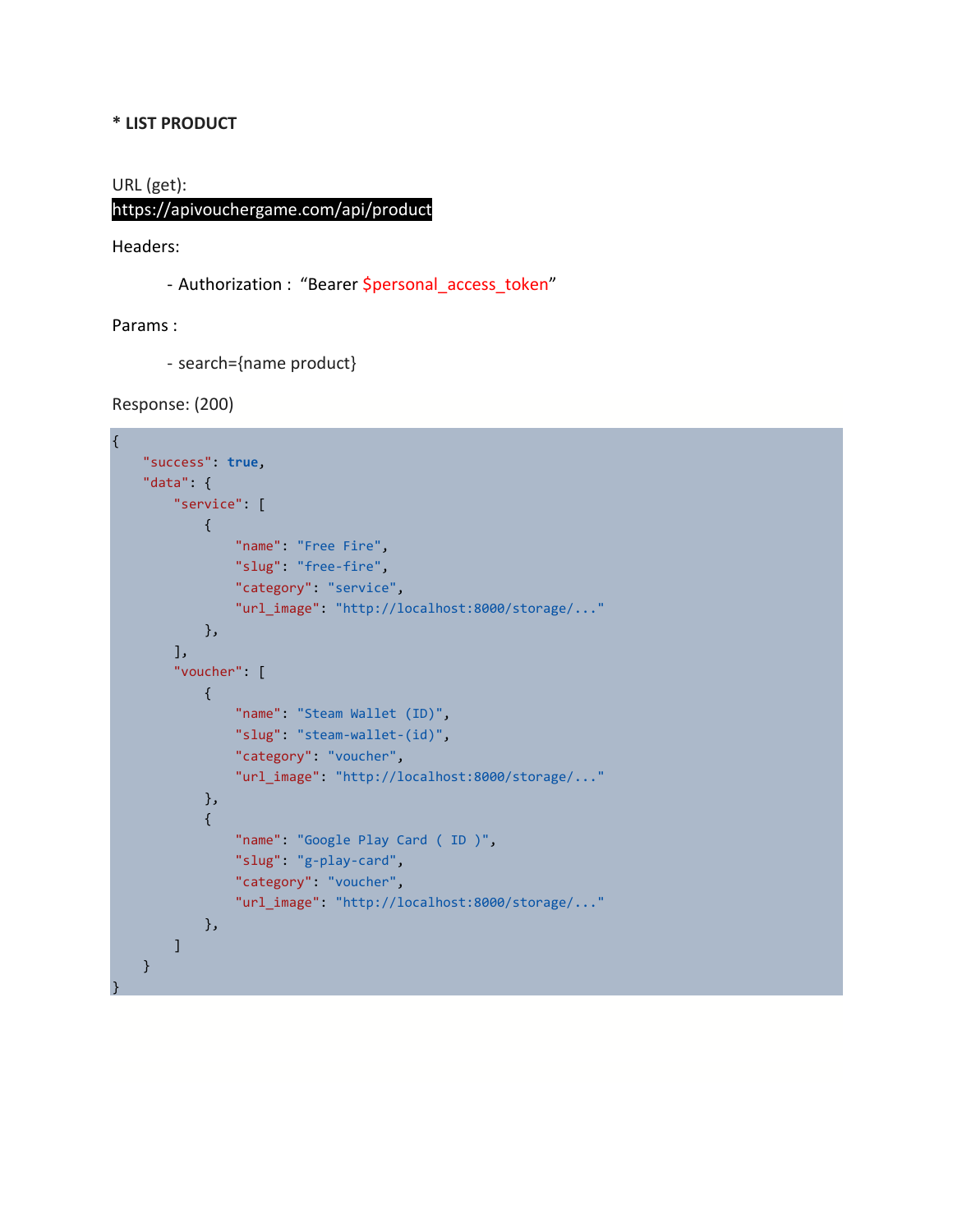### **\* DETAIL PRODUCT/LIST ITEM**

URL (get):

https://apivouchergame.com/api/product/{slug\_product}

Example: https://apivouchergame.com/api/product/free-fire

Headers:

- Authorization : "Bearer \$personal\_access\_token"

Params :

- search={name or code item}

Response: (200)

```
{
     "success": true,
     "data": {
         "category": "service",
         "denominations": [
             {
                  "name": "Diamond FF 120",
                  "code": "DM FF 120",
                  "stock_available": 2,
                  "price": 50000
              }
         ],
          "fields": [ 
             {
                  "label": "playerid",
                  "type_data": "string"
              }
         ],
         "url_check_id_game": "No Available"
     }
}
```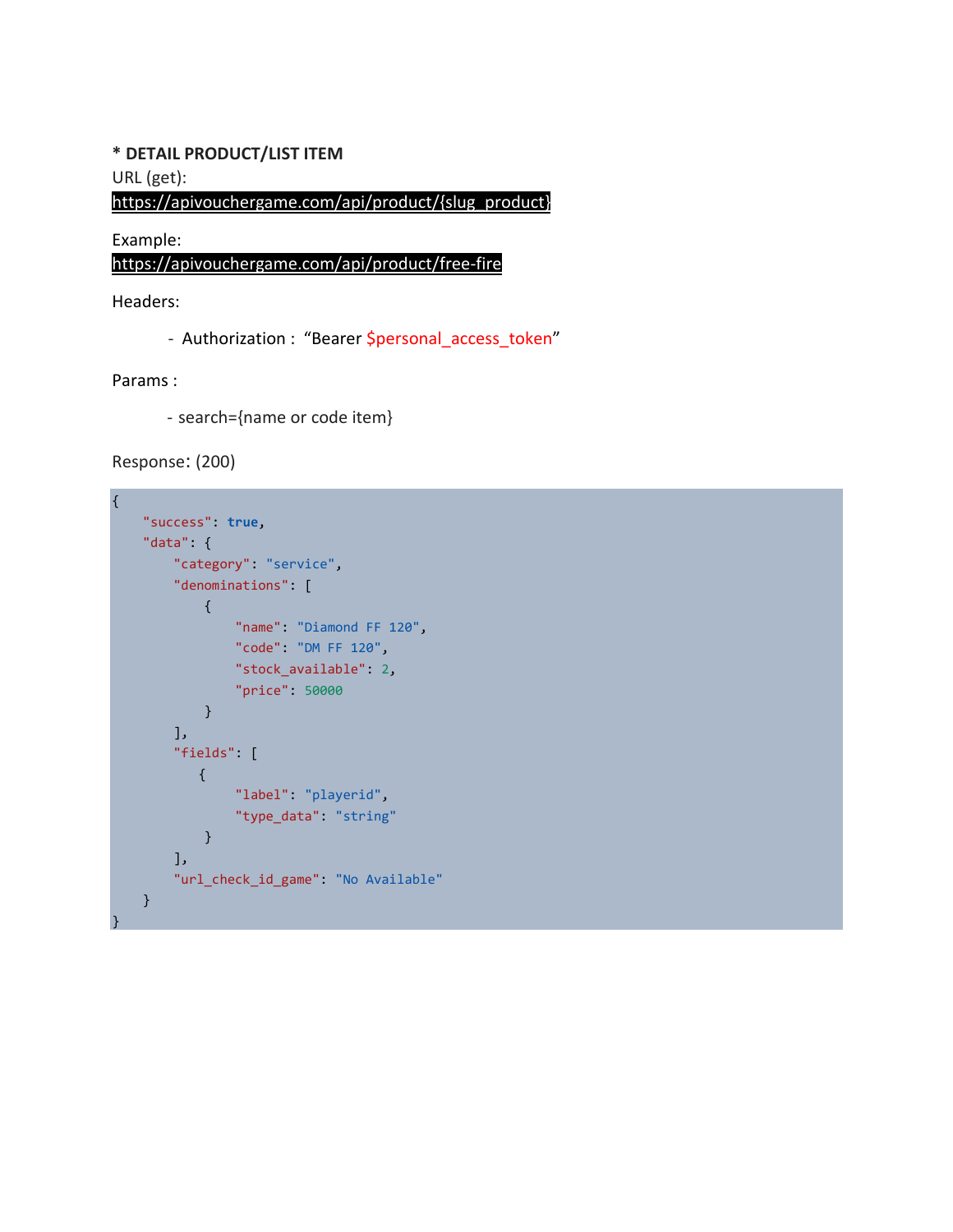# **\* BUY ITEM**

## URL (post):

## https://apivouchergame.com/api/{mode}/product/{slug\_product}/{code\_item}

### Mode:

- sandbox
- production

# Example:

https://apivouchergame.com/api/sandbox/product/free-fire/DM FF 120

### Headers:

}

- Authorization : "Bearer \$personal\_access\_token"

# Response: (200)

```
{
     "success": true,
     "data": {
         "product_name": "Free Fire",
        "item code": "DM FF 120",
         "invoice": "2022022504_2",
         "nominal": 55000,
         "redeem_code": "klaASJKjinoasd8897yi",
        "is sandbox": true
     }
```